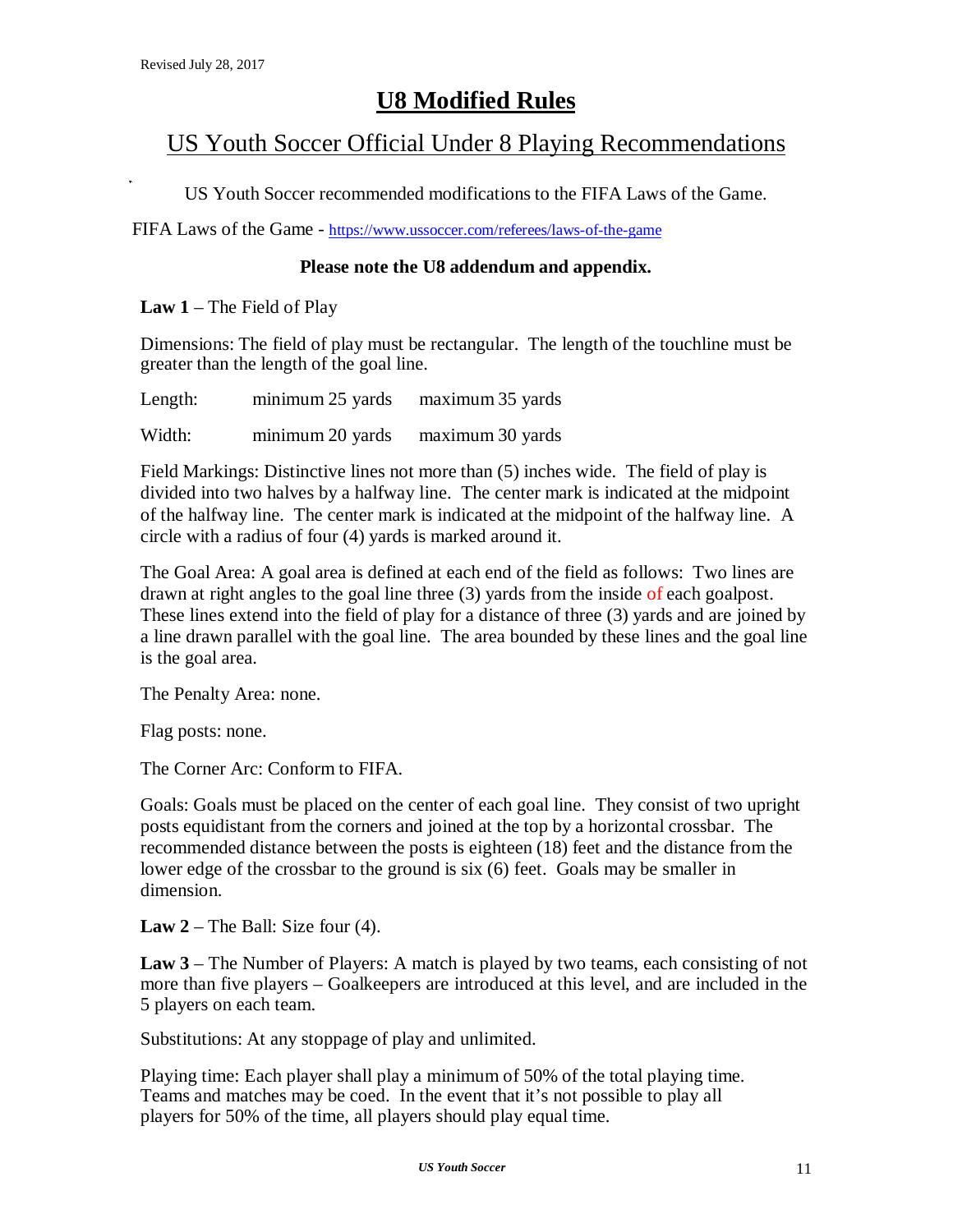Revised July 28, 2017

**Law 4** – The Players' Equipment: Conform to FIFA. Non-uniform clothing is allowed based on weather conditions, but uniforms must still distinguish teams.

**Law 5** – The Referee: An OFFICIAL (Game Manager or Coordinator or Parent or Coach or Grade 9 referee) may be used. All infringements shall be briefly explained to the offending player.

**Law 6** – The Assistant Referees: None.

**Law 7** – The Duration of the Match: The match shall be divided into four (4) equal, twelve (12) minute quarters. There shall be a two (2) minute break between quarters one and two and another two (2) minute break between quarters three and four. There shall be a half-time interval of five (5) minutes.

**Law 8** – The Start and Restart of Play: Conform to FIFA, with the exception of the opponents of the team taking the kick-off are at least four (4) yards from the ball until it is in play.

**Law 9** – The Ball In and Out of Play: Conform to FIFA.

**Law 10** – The Method of Scoring: Conform to FIFA.

**Law 11** – Offside: None.

**Law 12** – Fouls and Misconduct: Conform to FIFA with the following exceptions: All fouls shall result in a direct free kick.

A free kick is awarded to the opposing team, at the spot of the infraction, if a player intentionally makes contact with the ball using his or her head.

The referee/coach/parent must explain ALL infringements to the offending player. No cards shown for misconduct.

**Law 13** – Free Kicks: Conform to FIFA with the exceptions that all kicks are direct and all opponents are at least four (4) yards from the ball until it is in play.

**Law 14** – The Penalty Kick: None.

**Law 15** – The Throw-In: Conform to FIFA with the exception that an improperly performed throw-in can be retaken once.

**Law 16** – The Goal Kick: Conform to FIFA with the exception that opponents must remain outside the goal area and at least four (4) yards from the ball until it is in play.

**Law 17** – The Corner Kick: Conform to FIFA with the exception that opponents remain at least four (4) yards from the ball until it is in play.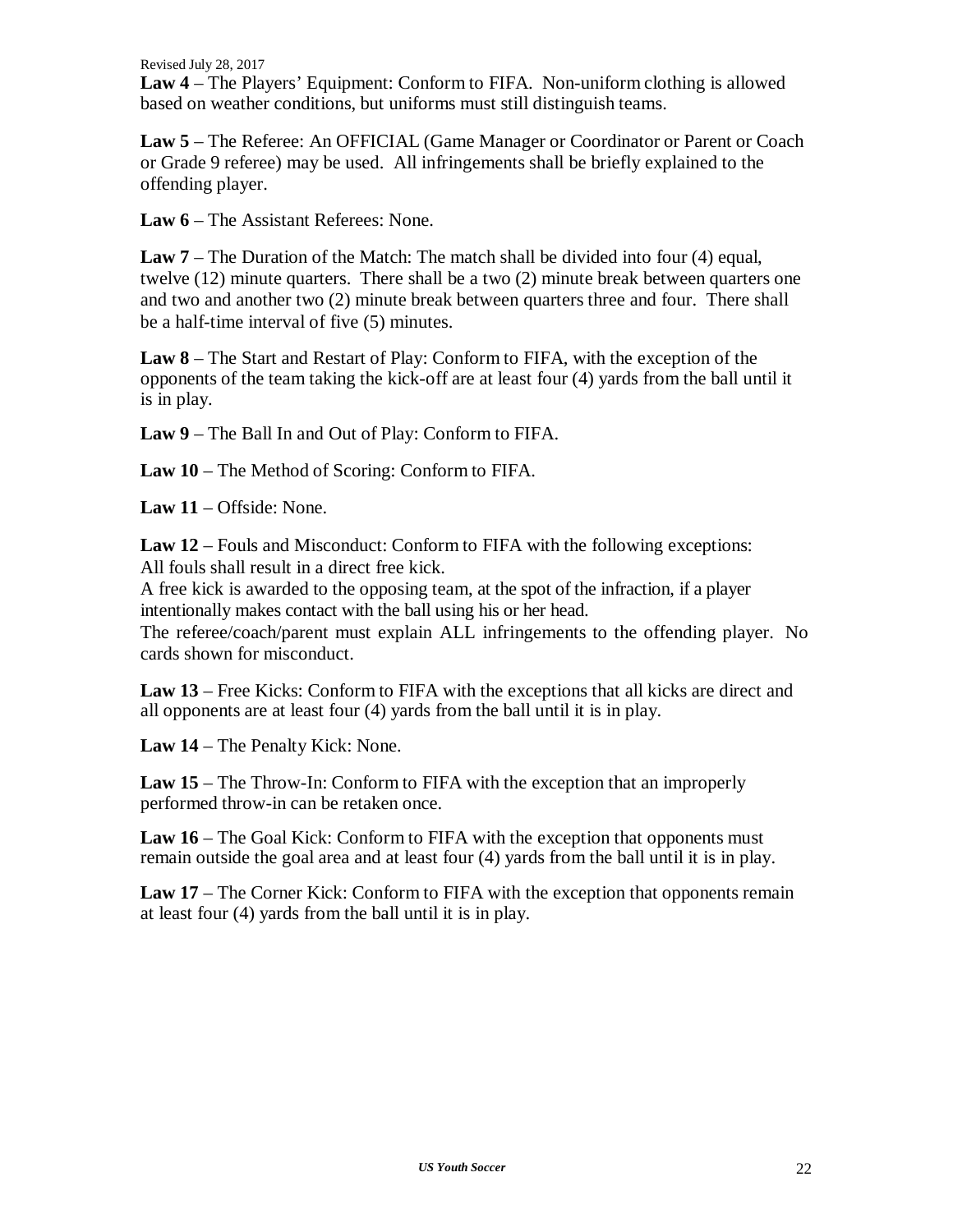### **MODIFIED RECOMMENDATIONS OF THE GAME FOR U8**

**Law 1** The Field of Play: dimensions are smaller to accommodate the four-versus-four game and are appropriate for the movement capabilities of six- and seven-year-old children. These adjusted dimensions provide more practical space allowing players to be successful.

Field Markings: the center circle gives the players a concrete marking on where to be for the kick-off. The corner arc gives the young player a concrete place to put the ball to kick it back onto the field of play. While kids this young will execute corner kick plays to a modest degree taking a kick from the corner is a reasonable way for them to put the ball into play and provides continuity with all other age groups. However, the center circle and the corner arc for U8 Small Sided Games are not mandatory field markings.

Goals: the goal, 6 x 18 feet or smaller, is the same for the U6 to U8 age groups. By using the same size goal for these age groups clubs will have to buy fewer goals and there will be greater flexibility in the use of fields. A big goal without a goalkeeper should mean a few more goals for kids whose shooting technique is primitive along with their eye-foot coordination. Let's give them the broad side of the barn at which to shoot, the more goals the merrier. Finally the shooting odds for the U8 age group are one versus seven, so let's give them a chance by having a larger target. However, manufactured goals are not mandatory for U8 Small Sided Games. Clubs are free to use cones, Pug goals or other items to designate the goal for this age group. Any goal must be properly anchored to the ground.

**Law 2** The Ball: must be a size four. The smaller ball is lighter and more easily kicked, received, dribbled and passed.

**Law 3** The Number of Players: we introduce goalkeepers in the U8 age group so players understand the concept in preparation for more competitive situations, like Select or Travel play, which routinely begins at the U8 or U9 level. The smaller number of players takes into account the egocentrism of this age group and therefore allows each child more opportunities for shooting, passing and dribbling the ball. With fewer players on the field each child has an increased number of contacts with the ball and has more actual playing time. Additionally the players will be required to make more decisions and experience repeated game situations frequently. The involvement of players will be more consistent. While learning both offense and defense, players will become well rounded and will understand more readily the roles and importance of teammates. Children in the U8 age group will intentionally play in pairs. The smaller number of players on the field will make it easier and more likely that passing and receiving will occur.

There should not be a minimum number of players for U8 and U6 and clubs, administrators, coaches and referees should be encouraged to allow players from the team with sufficient numbers to 'loan' a player or two to the team that is short players and then PLAY.

**Law 5** The Referee: a referee is not really needed for this age group. Instead a parent or a coach should officiate the game. All rule infringements shall be briefly explained to the offending player. It is strongly recommended that the adult officiating the U8 game attend the Grade 9 referee course.

Law 6 The Assistant Referees: none are needed.

**Law 7** The Duration of the Match: the game is divided into four quarters. Clubs may make the quarters shorter in duration if necessary. Quarters are played in the U8 age group to accommodate the attention span and physical limitations of the children.

Law 10 Goal Scored: shall conform to FIFA.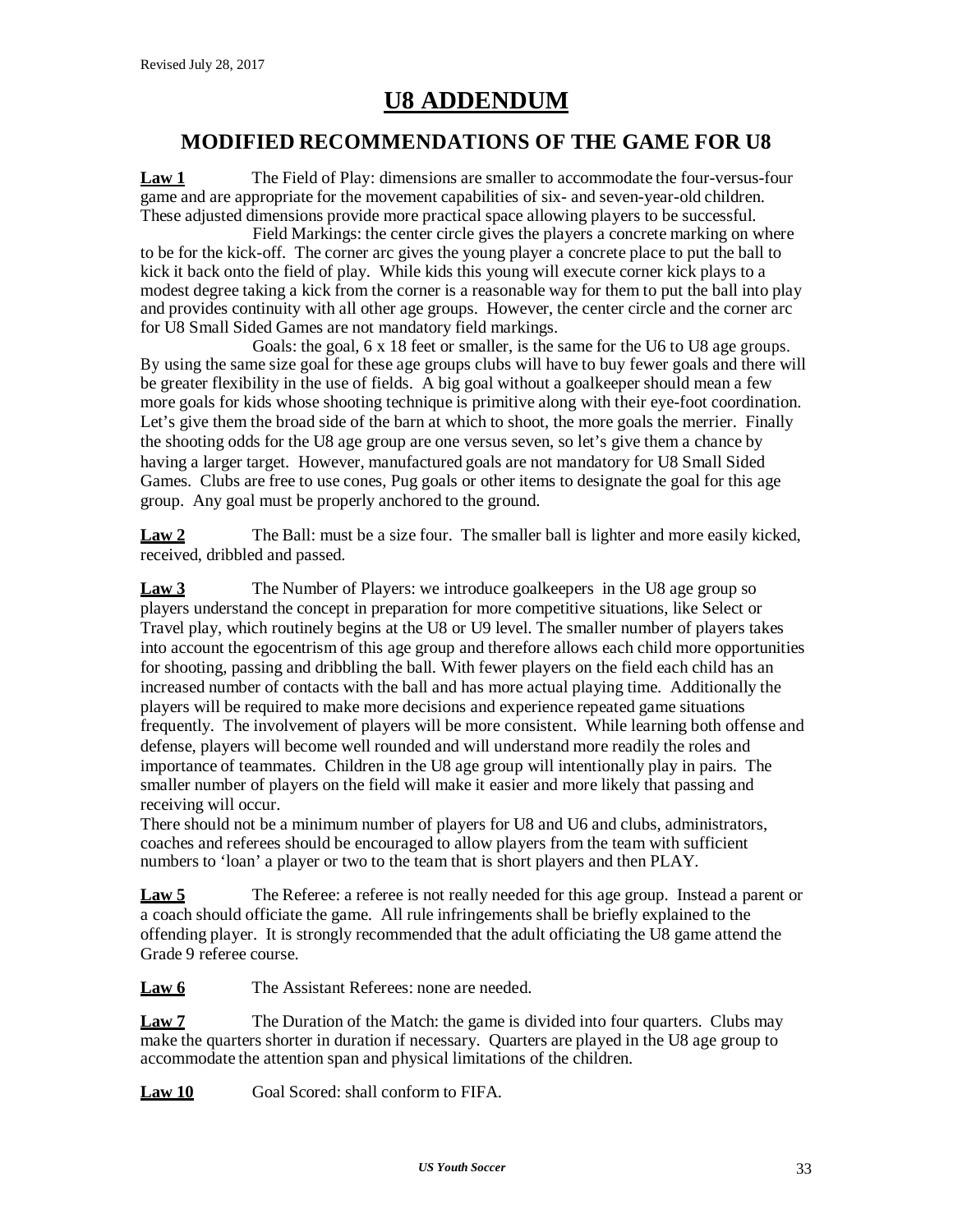**Law 11** Offside: there shall be no offside called during these games.

**Law 12** Fouls and Misconduct: no caution or send off shall be issued to players. If a child is being too rambunctious then the game official will ask the coach to make a substitution of that player to give the child a chance to calm down before returning to play.

**Law 13** Free Kicks: all free kicks shall be direct. This will keep the game flowing and keep the attention of the kids.

**Law 14** The Penalty Kick: there will not be any penalty kicks called.

**Law 15** The Throw-In: some U8 players do not yet have the eye-hand coordination to execute a throw-in to the letter of the law. However, some U8 players have sufficient eye-hand coordination to attempt the throw-in. One 'do-over' per thrower should be the normal response if the throw-in is incorrect. The adult officiating the match should explain to the child how to execute the throw-in correctly.

**Law 16** The Goal Kick: per FIFA. The defending players must stand at least four yards away from the ball until it is in play. The ball is in play once it has left the goal area.

**Law 17** The Corner Kick: per FIFA. The defending players must stand at least four yards away from the ball until it is in play.

### ADVANTAGES OF PLAYING SMALL SIDED GAMES

More time with the coach Energetic workouts due to playing both offense and defense More efficient use of field space Matches can be played simultaneously across a full size field Children are physically more efficient in smaller space Children are actively involved for a longer period of time It takes less time to score a goal or advance to goal Greater success rate for the players

### **US Youth Soccer Recommendations**

Opposing coaches, players and parents should shake hands after each match.

Parent/coaches, non-participating players and spectators should be there to enjoy and encourage the activity of the youngsters. Spectator and team benches should be on opposite sides of the field.

No alcoholic beverages or tobacco products will be consumed or allowed near the playing area.

No slide tackles to be allowed in this age group.

Coaches of U8 teams should attend the U6/U8 Youth Module coaching course and the Grade 9 referee course.